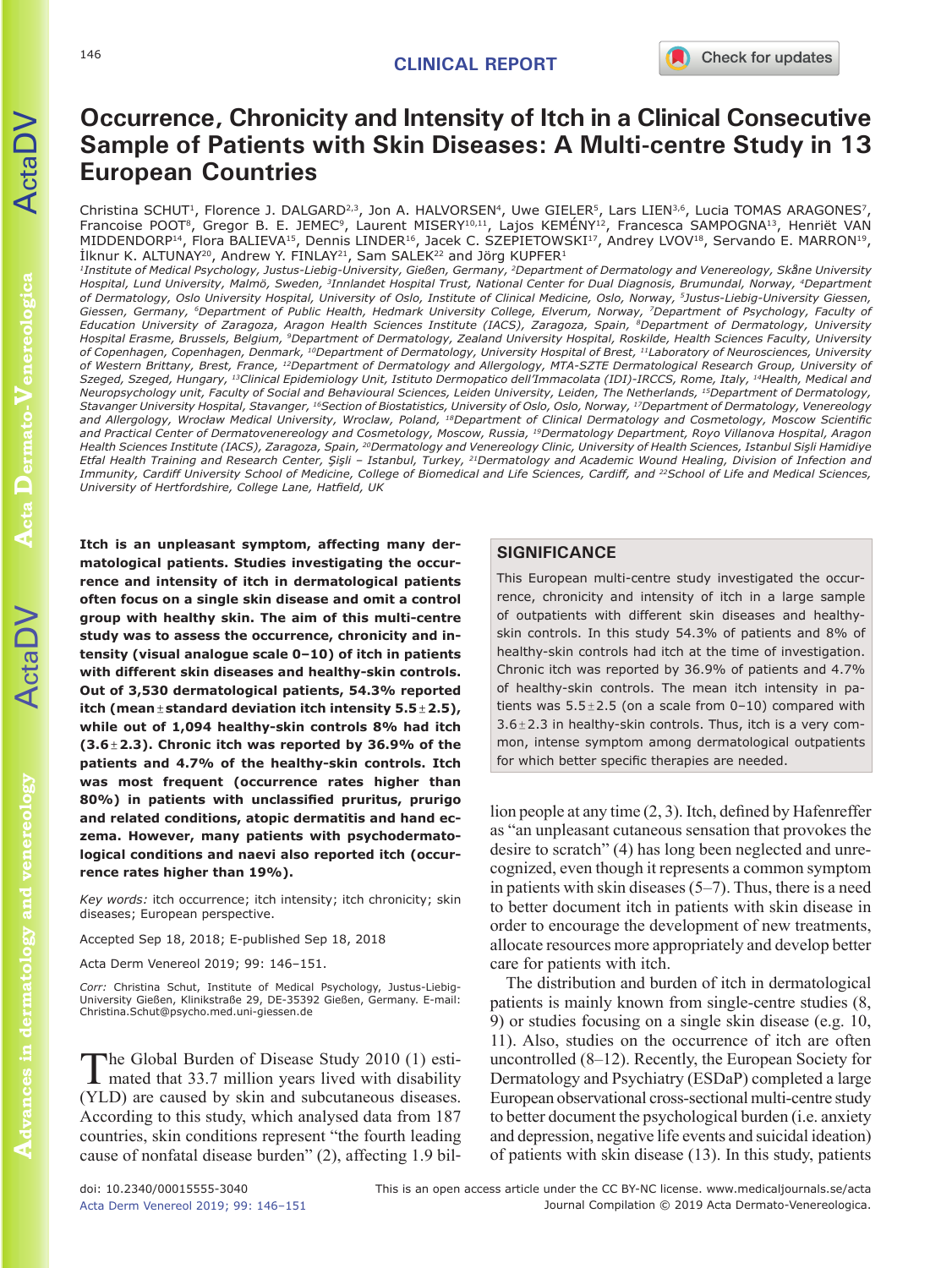**Acta Dermato-Venereologica Dermato-Venereologica**

**Advances in dermatology and venereology** Advances in dermatology and venereology with skin diseases from 15 out-patient dermatological clinics in 13 different countries (i.e. Belgium, Denmark, France, Germany, Hungary, Italy (2 study centres), the Netherlands, Norway (2 study centres), Poland, Russia, Spain, Turkey, the UK) were included. The large database generated by this study also enables exploration of the symptom itch in the group of all skin patients, as well as the assessment of the distribution of itch in different skin diseases. Moreover, the data allows the comparison of the occurrence, chronicity and intensity of itch between patients with skin diseases and healthy-skin controls.

The aims of the study are: (*i*) to describe the occurrence of current (acute) and chronic itch (itch lasting longer than 6 weeks) as well as the intensity of current itch in skin patients compared with healthy-skin controls; (*ii*) to describe the occurrence of current (acute) and chronic itch (itch lasting longer than 6 weeks) as well as the intensity of current itch among patients with different skin diseases; (*iii*) to determine whether skin patients with itch differ from skin patients without itch and healthyskin controls regarding age, sex and the occurrence of physical comorbidities.

## **MATERIALS AND METHODS**

### *Study design*

A secondary analysis of data that have already been published (13) was conducted. However, it should be emphasized that data on the occurrence, chronicity and intensity of itch from this database have not been published previously. The investigation was an observational cross-sectional multicentre study with 15 sites in 13 European countries (13). Out-patients in secondary and tertiary care were recruited from 15 dermatological clinics between November 2011 and February 2013. The study protocol was that, at each clinic, consecutive patients were invited to participate in the study until 250 patients were included (for the exact numbers recruited in each country, see (13)). The participation rate was 79.9% (13). The inclusion criteria were age at least 18 years and being able to read and write the local language. Experiencing severe psychosis or receiving psychiatric treatment were exclusion criteria. A control group of 1,359 participants was recruited via advertisements among hospital employees at the same institution, but not from the dermatology department. Persons in the controlgroup were subjectively skin-healthy and regarded themselves not in need of consulting a dermatologist due to any skin condition. Controls who reported having a skin condition were excluded.

Each participant completed the same questionnaires. In skin patients, the dermatological diagnosis was made by a dermatologist. Usually one, but in some cases two or more, dermatological diagnoses were recorded. If there were doubts as to whether a skin disease was present (e.g. no diagnosis, no flares or no itch) the patient was not included in the study. The diagnoses were allocated to 27 categories adapted from the Lambeth study (14). The decision about what category the diagnosis should be allocated to was made by 3 dermatologists who are experts in the field of itch research (FD; UG; JAH). The category "unclassified pruritus" was chosen in those cases where patients visited the clinic due to itch, but no explicit diagnosis had yet been given.

The presence of other physical conditions (cardiovascular diseases, chronic respiratory diseases, diabetes, rheumatological diseases and others) was identified by asking the patient or by

reviewing the patient's file. The controls were not examined and information on physical comorbidities was self-reported (for details see  $(13)$ ).

#### *Questionnaires*

Itch and its characteristics were assessed with the following items: "Does your skin itch now?" (yes/no), if yes "For how long?" (under 6 weeks/over 6 weeks), whereby itch lasting for less than 6 weeks represents acute itch, while itch lasting for longer than 6 weeks represents chronic itch (15)) and "How intense is your itching?" with responses given on a visual analogue scale from 0 ("none") to 10 ("worst imaginable"). The VAS was used to measure itch intensity, because it has been shown to be a reliable and valid tool to measure the subjective symptom itch (16). In addition, self-reported socio-demographic data, such as age, sex, socio-economic status and marital status, were recorded.

### *Ethics*

The protocol for the European study was approved by the Regional Committee for Medical Research Ethics in Norway REK 2011/1087. Local ethical approval was obtained, where necessary, in the other countries. The study was conducted in accordance with the Declaration of Helsinki and ICH/EU good clinical practice.

#### *Statistical analyses*

Data were entered into a database at each site and sent to the Statistical Center in Giessen, Germany. The data were consolidated into a single file. SPSS version 22 software (IBM Corp, released 2013) was used to process and analyse the data. To characterize the sample, we report numbers, percentages with 95% confidence interval (CI), or mean values with standard deviation (SD). To compare patients and healthy-skin controls, we used *t*-tests for continuous variables and  $\chi^2$  tests for dichotomous or categorical variables. We describe the occurrence of physical comorbidities with number and percentages with 95% CI. Multivariate logistic regression analyses were conducted to study the associations between the occurrence, chronicity and groups, adjusted for sex and age. Odds ratios (ORs) were calculated using the regression coefficients β from the regression models. The exponential of the coefficient represents the OR. Because of the great number of regression analyses, the *p*-values were corrected using the Bonferroni-correction according to Holm (17), as done in a recently published study (18).

#### **RESULTS**

#### *Subjects*

A total of 3,635 patients from 15 different study centres and 1,359 healthy-skin controls took part in the study (also see  $(13)$ ). Of these, 3,530 patients  $(97.1\%$  of all examined patients) and 1,094 healthy-skin controls (80.5% of all healthy-skin controls) responded to the question on the presence of itch. This group of 4,624 subjects constituted the sample in the present study. Regarding the analyses of 27 different skin diseases, patients with 2 or more dermatological diagnoses (441 subjects) were excluded, thus 3,089 patients (having one dermatological diagnosis each) were included in these analyses.

Sociodemographic characteristics of patients and healthy-skin controls are presented in **Table I**. There were no significant differences between patients with and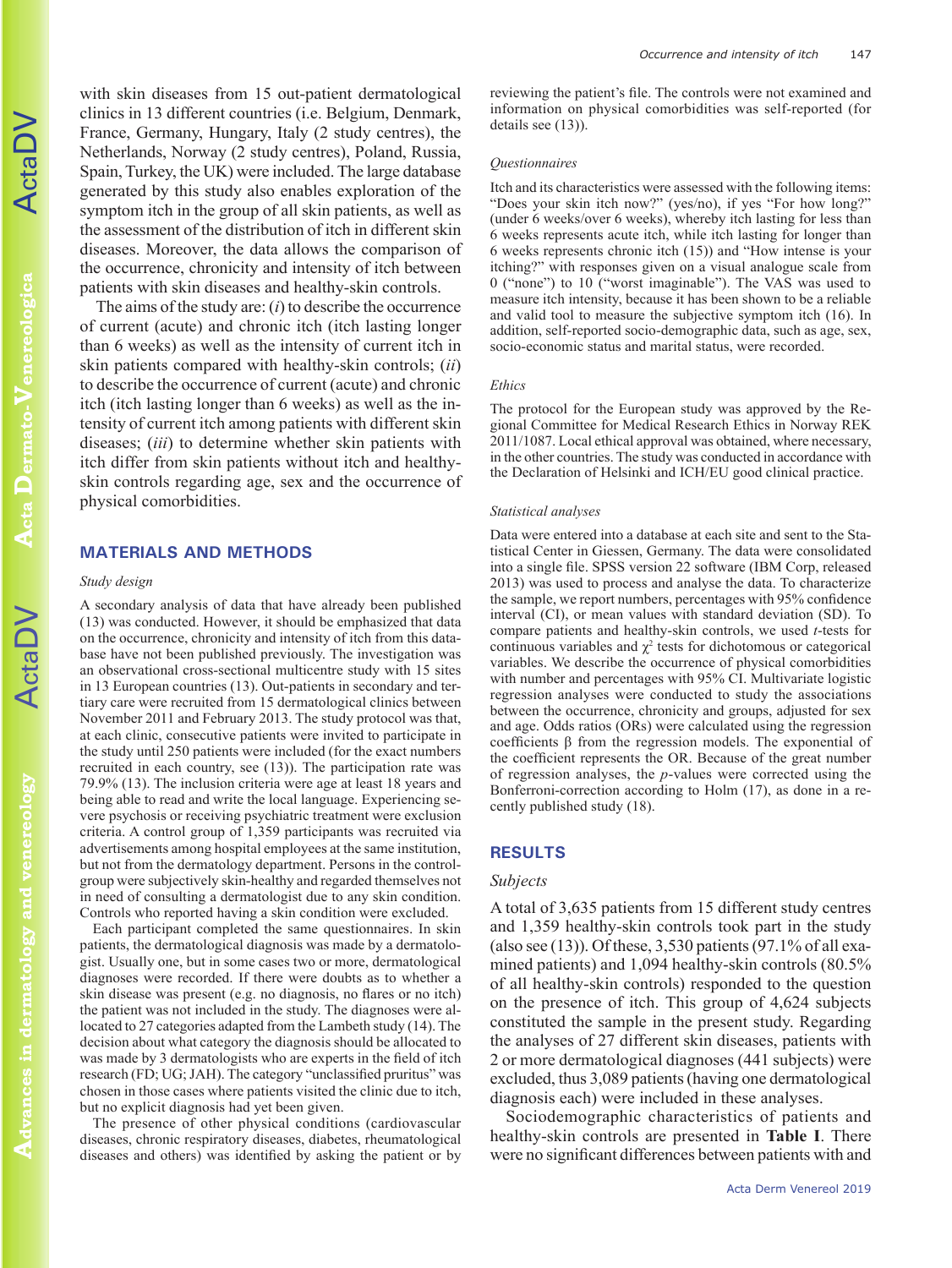|                              | Patients with itch<br>$(n=1,917/3,530)$              | Patients without<br>itch<br>$(n=1,613/3,530)$ | Healthy-skin<br>controls<br>$(n=1,094)$ |    | Test patients<br>with itch<br>vs. patients<br>without itch | Test patients<br>with itch vs.<br>healthy-skin<br>controls | Test patients<br>without itch vs.<br>healthy-skin<br>controls |
|------------------------------|------------------------------------------------------|-----------------------------------------------|-----------------------------------------|----|------------------------------------------------------------|------------------------------------------------------------|---------------------------------------------------------------|
| Sex, $n$ (%)                 |                                                      |                                               |                                         |    |                                                            |                                                            |                                                               |
| Female<br>Male               | 1,077 (56.3)<br>837 (43.7)                           | 907 (56.5)<br>698 (43.5)                      | 705 (64.6)<br>387 (35.4)                |    | $x^2(1)=0.02$                                              | $x^2(1)=19.80***$                                          | $x^2(1)=17.51***$                                             |
| Age, years, mean $\pm$ SD    | $47.2 \pm 17.5$                                      | $46.7 \pm 18.3$                               | $40.5 \pm 13.3$                         |    | $t(3300)=0.93$                                             |                                                            | $t(2744.6) = 11.00***t(2648.1) = 10.11***$                    |
| Socio-economic status, n (%) |                                                      |                                               |                                         |    |                                                            |                                                            |                                                               |
| Low                          | 403 (21.4)                                           | 227 (14.3)                                    | 176 (16.2)                              |    | $x^2(2) = 28.80***$                                        | $x^2(2)=12.16**$                                           | $x^2(2)=2.08$                                                 |
| Middle                       | 1,325 (70.2)                                         | 1,215 (76.6)                                  | 809 (74.3)                              |    |                                                            |                                                            |                                                               |
| High                         | 159 (8.4)                                            | 144(9.1)                                      | 104(9.6)                                |    |                                                            |                                                            |                                                               |
| Marital status, n (%)        |                                                      |                                               |                                         |    |                                                            |                                                            |                                                               |
| Single                       | 442 (25.3)                                           | 413 (27.4)                                    | 293 (26.8)                              |    | $x^2(3)=19.71***$                                          | $x^2(3)=33.25***$                                          | $x^2(3)=8.70*$                                                |
| Married                      | 1007 (57.7)                                          | 920 (61.0)                                    | 679 (62.2)                              |    |                                                            |                                                            |                                                               |
| Separated                    | 163(9.3)                                             | 106(7.0)                                      | 92(8.4)                                 |    |                                                            |                                                            |                                                               |
| Widowed                      | 132 (7.6)                                            | 69 (4.6)                                      | 28(2.6)                                 |    |                                                            |                                                            |                                                               |
| Physical comorbidities       | $n$ (%), 95% CI)<br><b>MD</b>                        | n (%), 95% CI<br>MD                           | n (%), 95% CI                           | MD | OR (95% CI)                                                | OR (95% CI)                                                | OR (95% CI)                                                   |
| overall                      | (excluding skin diseases), 573 (31.5), 29.5-33.4 100 | $385(25.0)$ ,<br>71<br>$22.7 - 27.1$          | $164(15.7)$ ,<br>$13.5 - 17.7$          | 47 | $1.48(1.25-1.75)$                                          | $1.76(1.43 - 2.18)$                                        | $1.17(0.93 - 1.46)$                                           |

**Table I. Sociodemographic characteristics and physical comorbidities (excluding skin diseases) of patients with itch, patients without itch and healthy-skin controls**

\**p*<0.05, \*\**p*<0.01, \*\*\**p*<0.001 (retrieved by *t*-tests).

Data from patients with one (*n*=3,089) and two or more (*n*=441) dermatological diagnoses. Healthy-skin controls were persons both with and without itch. SD: standard deviation; MD: missing data; OR: odds ratio (adjusted for age and sex); 95% CI: 95% confidence interval.

without itch regarding age or sex  $(p>0.05)$ . There were fewer females in the group of patients compared with the group of healthy-skin controls ( $p < 0.001$ ). The group of dermatological patients was significantly older than the healthy-skin control group  $(p<0.001)$ . In addition, the socio-economic status varied between patients with itch and healthy-skin controls  $(p<0.1)$ . Also, the marital status differed between groups  $(p<0.05)$ . Moreover, physical comorbidities were significantly more common in patients with itch compared with both patients without itch or healthy-skin controls (also see Table I). Of the patients with itch, 31.5% (95% CI 29.5–33.4) had at least one physical comorbidity, while only 15.7% (95% CI 13.5–17.7) of the healthy-skin control group had at least 1 physical comorbidity. The OR for comorbidities was 1.76 (95% CI 1.43–2.18) in patients with itch compared with healthy-skin controls (adjusted for age and sex).

## *Itch occurrence, chronicity and intensity in skin patients compared with healthy-skin controls*

In total, 54.3% (1,917 out of 3,530) of the patients with skin diseases reported that they currently had itch, com-

pared with 8.0% (88 out of 1,094) of the healthy-skin controls. The OR of reporting itch when having a skin disease was 13.64 (95% CI 10.82–17.20) compared with healthy-skin controls. Chronic itch was reported by 36.9% of the patients and 4.7% of the healthy-skin controls. The overall mean  $\pm$  SD itch intensity was  $2.96 \pm 3.3$ in patients and  $0.29 \pm 1.18$  in healthy-skin controls. The mean  $\pm$  SD intensity of itch among patients reporting itch was 5.50 <sup>±</sup> 2.51 (**Table II**).

# *Itch occurrence and chronicity in patients with different skin diseases*

The occurrence rates of current and chronic itch among the different patient groups are shown in **Table III**. The occurrence of itch was highest in patients with unclassified pruritus (96.2%), prurigo (88.9%), atopic dermatitis (86.0%), hand eczema (82.3%), other eczemas (77.7%) and urticaria (75.9%). The patient groups with the highest occurrence of chronic itch were patients with unclassified pruritus (78.0%), prurigo and related conditions (72.2%), atopic dermatitis (66.7%) and other eczemas (56.5%). In patients with hand eczema the occurrence of chronic

**Table II. Occurrence, chronicity and intensity of itch in dermatological patients in 13 European countries and in healthy-skin controls as well as the associations (OR) between the occurrence/chronicity of itch in patients and the occurrence/chronicity of itch in healthy-skin controls**

|                            | Patients<br>$(n=3,530)$          |           | Healthy-skin controls<br>$(n=1,094)$     | Patients/healthy-skin<br>controls |                   |
|----------------------------|----------------------------------|-----------|------------------------------------------|-----------------------------------|-------------------|
|                            | $n$ /valid cases $(\%)$ , 95% CI |           | Missing/out of n/valid cases (%), 95% CI | Missing/out of OR (95% CI)        |                   |
| Occurrence<br>Chronicity   | 1,917/3,530 (54.3), 52.5-55.9    |           | 88/1,094 (8.0), 6.6-9.8                  |                                   | $13.6(10.8-17.2)$ |
| Overall                    | 1,225/3,316 (36.9), 35.3-38.6    | 214/3,530 | $51/1,075(4.7), 3.5-6.0$                 | 19/1.094                          | $11.4(8.5-15.3)$  |
| In those with itch         | 1,225/1,703 (71.9), 69.9-74.1    | 214/1,917 | 51/69 (73.9), 62.9-84.5                  | 19/88                             | $0.8(0.5-1.5)$    |
| Intensity                  | Mean (SD)                        |           | Mean (SD)                                |                                   | B (95% CI)        |
| Overall                    | 2.96(3.30)                       | 44/3530   | 0.29(1.18)                               | 1/1094                            | $2.67(2.47-2.88)$ |
| In those with itch         | 5.50(2.51)                       | 44/1917   | 3.64(2.29)                               | 1/88                              | $1.84(1.30-2.39)$ |
| In those with chronic itch | 5.92(2.41)                       | 22/1225   | 4.08(2.37)                               | 0/51                              | $1.80(1.11-2.48)$ |

Data constitutes patients with 1 (*n*=3,089) and 2 or more (*n*=441) dermatological diagnoses.

OR: odd ratio (adjusted for sex and age); CI: confidence interval; SD: standard deviation; B: regression coefficient.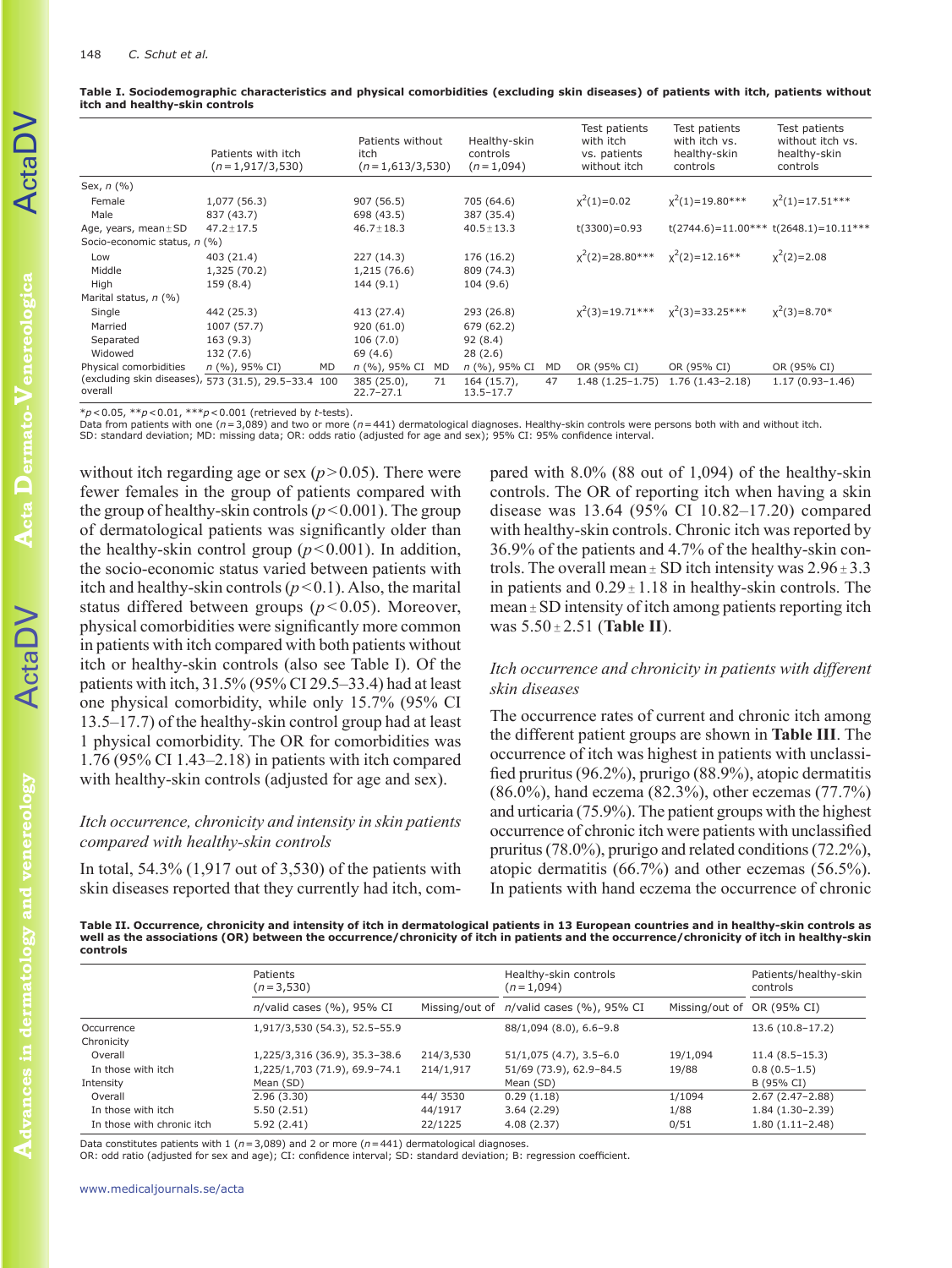itch was very high, with 53% of patients experiencing itch lasting longer than 6 weeks.

In all skin patients the occurrence rates of current itch were at least doubly high as in the group of healthy-skin controls. Even in patients with naevi, 19.9% of patients reported having current itch compared with 8% of the healthy-skin controls. Also, the number of patients with psychodermatological conditions who reported having itch was very high: 54.5% reported having current itch and 40% reported having chronic itch.

#### *Itch intensity in patients with different skin diseases*

The intensity of itch among the different patient groups is given in Table  $SI<sup>1</sup>$ .

The highest mean intensity of itch was found in the following diagnostic groups: unclassified pruritus (VAS score: 7.03), prurigo (VAS score: 6.15), atopic dermatitis (VAS score: 5.35), hand eczema (VAS score: 4.73) and urticaria (VAS score: 4.73).

The itch intensity among those reporting itch was highest in unclassified pruritus (VAS score: 7.31), prurigo (VAS score: 6.97), psychodermatological conditions (VAS score: 6.33), urticaria (VAS score: 6.31), atopic

dermatitis (VAS score: 6.22) and hidradenitis suppurativa (VAS score: 6.03).

While the mean itch intensity was very low in healthyskin controls (VAS score: 0.29), it was above 1 in all patient groups, except for patients with naevi (VAS score: 0.77) and patients with benign skin tumours (VAS score: 0.98).

#### **DISCUSSION**

This is the first large multi-centre study in Europe comparing the occurrence, chronicity and intensity of itch between patients with skin diseases and healthy-skin controls. Approximately half of the patients visiting a dermatological outpatient clinic in Europe reported that they experience itch. About 37% of them reported having itch lasting longer than 6 weeks.

The occurrence of current itch in dermatological patients (54%) reported in this study is higher than the occurrence found previously in a German study, in which 334 patients from a single dermatological practice had a point prevalence of current itch of 36.2% (8). It is hypothesized that the difference may be explained by the high proportion of neoplasms  $(n=88)$  in the previous study as only 23.9% of neoplasms were accompanied by pruritus. In the current study, patients with psoriasis

1https://www.medicaljournals.se/acta/content/abstract/10.2340/00015555-3040

**Table III. Occurrence and chronicity of itch in patients experiencing 1 of 27 different skin diseases and healthy-skin controls. Associations (OR) between the occurrence of itch in patients and occurrence of itch in healthy-skin controls, adjusted for age and sex**

|                                      |                             | Patients/healthy-skin   | Occurrence of chronic itch<br>overall <sup>a</sup> |                                                                    | Occurrence of chronic itch in<br>those with itch <sup>b</sup> |                         |
|--------------------------------------|-----------------------------|-------------------------|----------------------------------------------------|--------------------------------------------------------------------|---------------------------------------------------------------|-------------------------|
| Diagnostic categories $(n)$          | Occurrence<br>n (%), 95% CI | controls<br>OR (95% CI) | Missing/<br>out of, n                              | n (%), 95% CI                                                      | Missing/                                                      | out of, n n (%), 95% CI |
| Patients overall (3,089)             | 1,664 (53.9), 52.0-55.6     | $13.5(10.7-17.0)*$      |                                                    | 172/3,089 1,065 (36.5), 34.9-38.3 172/1664 1,065 (71.4), 68.9-73.7 |                                                               |                         |
| Unclassified pruritus (53)           | 51 (96.2) 90.4-100          | 285.4 (67.2-1212.4)*    | 3/53                                               | 39 (78.0), 66.0-88.2                                               | 3/51                                                          | 39 (81.3), 70.2-92.0    |
| Prurigo and related conditions (18)  | 16 (88.9), 72.2-100.0       | 85.9 (18.9-389.4)*      | 0/18                                               | 13 (72.2), 50.0-93.3                                               | 0/16                                                          | 13 (81.3), 61.1-100     |
| Atopic dermatitis (150)              | 129 (86.0), 79.9-91.2       | 67.0 (40.0-112.0)*      | 6/150                                              | 96 (66.7), 58.6-74.5                                               | 6/129                                                         | 96 (78.0), 70.9-85.2    |
| Hand eczema (124)                    | 102 (82.3), 75.6-88.9       | 52.7 (31.5-88.0)*       | 7/124                                              | 62 (53.0), 44.3-62.5                                               | 7/102                                                         | 62 (65.3), 55.6-75.0    |
| Other eczemas (197)                  | 153 (77.7), 71.5-83.4       | 39.4 (26.1-59.6)*       | 11/197                                             | 105 (56.5), 49.5-63.7                                              | 11/153                                                        | 105 (73.9), 66.4-80.6   |
| Urticaria (54)                       | 41 (75.9), 63.3-86.3        | 37.0 (19.0-71.9)*       | 5/54                                               | 21 (42.9), 30.0-56.2                                               | 5/41                                                          | 21 (58.3), 42.9-73.2    |
| Seborrhoeic dermatitis (54)          | 40 (74.1), 60.8-85.5        | 32.9 (17.2-63.0)*       | 2/54                                               | 19 (36.5), 22.5-50.0                                               | 2/40                                                          | 19 (50.0), 34.8-66.0    |
| Psoriasis (567)                      | 399 (70.4), 66.4-74.2       | 29.82 (22.02-40.39)*    | 37/567                                             | 263 (49.6), 45.0-53.8                                              | 37/399                                                        | 263 (72.7), 68.0-77.0   |
| Bullous diseases (62)                | 40 (64.5), 53.2-76.2        | 25.4 (13.4-48.0)*       | 2/62                                               | 23 (38.3), 25.9-50.8                                               | 2/40                                                          | 23 (60.5), 45.0-76.6    |
| Psychodermatological conditions (22) | 12 (54.5), 33.4-76.1        | $13.8(5.7 - 33.2)*$     | 2/22                                               | 8 (40.0), 20.0-61.9                                                | 2/12                                                          | $8(80.0), 50.0 - 100$   |
| Granuloma annulare (11)              | $6(54.5), 25.0 - 81.8$      | $12.8(3.8-43.6)$ *      | 0/11                                               | $5(45.5), 18.2 - 75.0$                                             | 0/6                                                           | $5(83.3), 50.0 - 100$   |
| Connective tissue disorders (79)     | 41 (51.9), 40.0-62.2        | $13.2(7.9 - 22.3)*$     | 0/79                                               | 30 (38.0), 28.0-48.1                                               | 0/41                                                          | 30 (73.2), 58.3-86.8    |
| Infections of the skin (205)         | 103 (50.2), 43.3-57.0       | $11.7(8.2 - 16.8)*$     | 13/205                                             | 59 (30.7), 24.3-37.6                                               | 13/103                                                        | 59 (65.6), 55.7-75.3    |
| Lichen planus (36)                   | 18 (50.0), 33.3-66.7        | $11.54(5.6-23.8)$ *     | 1/36                                               | 14 (40.0), 23.5-55.3                                               | 1/18                                                          | 14 (82.4), 61.1-100     |
| Leg ulcer (103)                      | 48 (46.6), 36.9-56.2        | $9.0(5.4 - 15.3)*$      | 5/103                                              | 36 (36.7), 27.5-46.7                                               | 5/48                                                          | 36 (83.7), 71.4-93.7    |
| Hidradenitis suppurativa (40)        | 18 (45.0), 29.3-61.0        | $9.8(5.0-19.0)*$        | 3/40                                               | 10 (27.0: 13.2; 42.1                                               | 3/18                                                          | 10 (66.7), 41.2-87.5    |
| Others (286)                         | 126 (44.1), 38.2-50.0       | $8.6(6.2 - 11.9)*$      | 17/286                                             | 70 (26.0), 20.6-31.4                                               | 17/126                                                        | 70 (64.2), 54.8-72.9    |
| Rosacea (54)                         | 23 (42.6), 29.1-55.4        | $8.9(4.9 - 16.1)*$      | 1/54                                               | 11 (20.8), 10.4-32.0                                               | 1/23                                                          | 11 (50.0), 29.2-71.9)   |
| Other hair conditions (62)           | 25 (40.3), 27.4-51.8        | $8.1(4.6-14.2)$ *       | 6/62                                               | 15 (26.8), 15.8-38.2                                               | 6/25                                                          | 15 (78.9), 58.6-95.0)   |
| Alopecia areata (22)                 | 8 (36.4), 17.4-57.1         | $6.6(2.7-16.2)$ *       | 1/22                                               | $7(33.3), 13.6 - 55.0$                                             | 1/8                                                           | $7(100), 100-100$       |
| Non-melanoma skin cancer (304)       | 105 (34.4), 28.9-39.7       | $6.1(3.9-9.5)$ *        | 26/304                                             | 64 (23.0), 18.1-28.0                                               | 26/105                                                        | 64 (81.0), 72.2-89.3    |
| Acne (187)                           | 57 (30.5), 24.2-37.3        | $5.6(3.5 - 8.9)$ *      | 6/187                                              | 42 (23.2), 17.3-29.5                                               | 6/57                                                          | 42 (82.4), 70.6-92.5    |
| Hyperhidrosis (11)                   | $3(27.3), 0-54.5$           | $4.4(1.1-17.2)*$        | 0/11                                               | $2(18.2), 0-45.5$                                                  | 0/3                                                           | $2(66.7), 0-100$        |
| Vitiligo (23)                        | $6(26.1), 8.7-43.5$         | $4.3(1.6-11.5)$ *       | 0/23                                               | $2(8.7), 0-21.7$                                                   | 0/6                                                           | $2(33.3), 0-75.0$       |
| Benign skin tumours (131)            | 31 (23.7), 16.8-30.9        | $3.7(2.3-5.9)*$         | 3/131                                              | 14 (10.9), 5.4-16.8                                                | 3/31                                                          | 14 (50.0), 31.4-66.7    |
| Malignant melanoma (57)              | 13 (22.8), 12.3-33.9        | $3.3(1.6-6.6)*$         | 2/57                                               | $9(16.4), 6.9 - 26.4$                                              | 2/13                                                          | $9(81.8), 57.1 - 100$   |
| Nevi (141)                           | 28 (19.9), 13.0-26.6        | $2.9(1.8-4.6)$ *        | 10/141                                             | 12 (9.2), 4.8-15.0                                                 | 10/28                                                         | 12 (66.7), 43.8-88.9    |
| Healthy-skin controls (1094)         | 88 (8.0), 6.6-9.8           | $\mathbf{1}$            | 19/1,094                                           | $51(4.7), 3.5-6.1$                                                 | 19/88                                                         | 51 (73.9), 62.7-84.4    |

Data consists of patients with 1 dermatological diagnosis, patients with 2 and more dermatological diseases were excluded from these analyses; *n*=3,089. The conditions are ranked according to itch occurrences. (Exception: data of the group of all patients (patients overall) are presented first and data of healthy-skin controls are presented last). \*Occurrence rates significantly differed between patients and healthy-skin controls (*p*<0.05; alpha-corrected after Holm). <sup>a</sup>Occurrence of chronicity in the whole group. <sup>b</sup>Occurrence of chronicity only among those who report itch. OR: odds ratio; CI: confidence interval.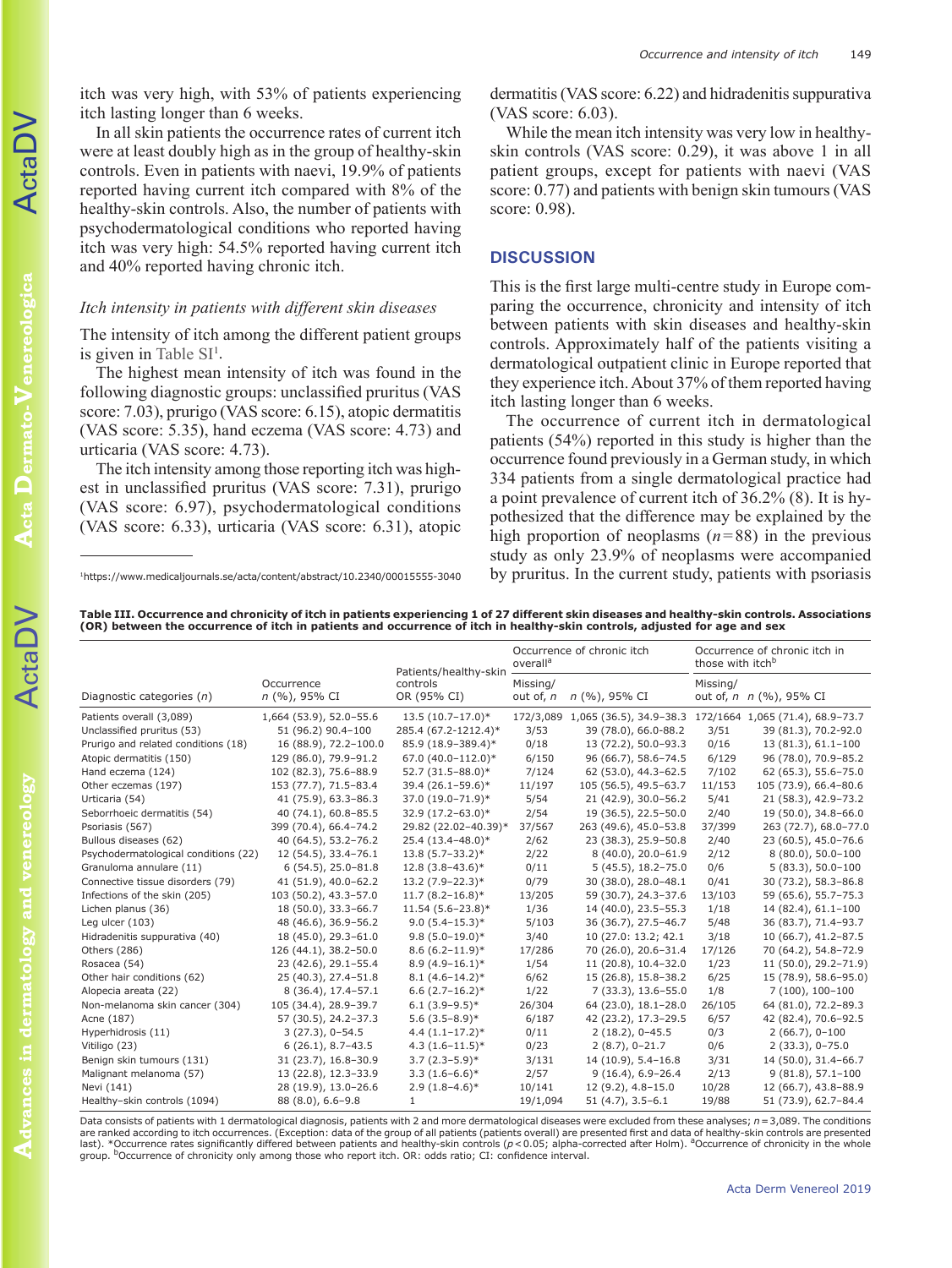constituted the largest group of patients with 567 cases, 70.4% of whom reported itch. Moreover, in contrast to the previous study, in our study in 13 out of 27 diagnostic groups the number of patients with pruritus was greater than the number of patients without pruritus. In the previous study, more than half of the patients reported pruritus in only 2 (atopic eczema and dermatitis) out of 9 diagnostic groups (8).

A study of 1,428 dermatology outpatients from Turkey demonstrated an occurrence of chronic itch of 30.9% (9), which is in line with our finding that 37% of the dermatological skin patients experienced chronic itch. A Dutch study of 826 skin patients assessed in a general practice setting found that 53.3% of the assessed patients reported a mean itch intensity >2 on a VAS during the last 4 weeks (19). We speculate that the difference may be explained by the differing time spans studied, i.e. a shorter duration (4 weeks) over which itch was assessed in the Dutch study.

The occurrence of itch among controls in our study (8.0%) is similar to the occurrence that has been reported for the general population previously (8.4% and 6.5%) in 2 large studies in Denmark and Norway (12, 20). Regarding chronic itch, we found that 4.7% of the controls reported having chronic itch, a much smaller percentage than those reported in 2 German population-based studies (13.5% or 15.4%, respectively; (21, 22)). One has to keep in mind, however, that our controls cannot be regarded as representative for the general population, as our controls did not have any skin condition.

In the current study itch was most prevalent in patients diagnosed with unclassified pruritus, prurigo, atopic dermatitis, hand eczema, other eczemas and urticaria. The occurrence and chronicity of itch across different skin diseases has already been reported, but mainly in patients with psoriasis and eczema: In a large US questionnairebased study including 17,425 respondents, itch was reported by 79% of the psoriasis patients (11). In atopic eczema, the occurrence of daily itching was 87% and 91% in 2 studies in which 100 or 304 patients were investigated (10, 23). Moreover, it was found that in chronic idiopathic urticaria, itch occurred in 68% of patients on a daily basis (24). In a recent study investigating 78 patients with lichen planus, 69.2% of the patients reported experiencing itch during the examination (25). In a questionnaire-based study assessing 1,541 adult patients with vitiligo, 35% of the patients reported itch or burning (26). In patients with hidradenitis suppurativa, itch occurred in 57.3% of the patients (27). These studies in most cases report occurrence rates that are comparable to ours. However, many of them are single-centre studies often including small numbers of patients. In contrast, our study had a large sample size and the simultaneous inclusion of many patient groups, some not previously reported.

With the current study, we were able to show that the occurrence of itch is also quite high in diseases usually

not characterized by itch, e.g. infections of the skin, leg ulcers, naevi, skin cancer, rosacea and alopecia areata. In these skin diseases, the occurrence of itch was at least 2.88 times higher than in healthy-skin controls.

The mean itch intensities found in the current study in patients with atopic dermatitis, urticaria, psoriasis or seborrheic dermatitis were all lower than the ones found in a large US study (28). The difference in itch intensities between these studies is not surprising as the US patients were highly selected patients with very intense itch due to their visit to a specialized tertiary itch centre.

The strengths of our study are the large sample size, inclusion of a large spectrum of skin diseases with some in which the epidemiology of itch has not been reported previously, the standardized assessment of the occurrence, chronicity and intensity of itch as recently recommended (29) and the continental scope of the data reflecting a wide range of cultural and socio-economic settings.

The weaknesses of the study include a possible selection bias, as the clinics where patients were recruited are predominantly academic settings. Moreover, it would have been preferable to validate self-reported diagnoses by doctors. Persons in the control group categorized themselves as skin healthy without being seen by a dermatologist. Thus, it is possible that persons were included in the control group, who regarded themselves as skin healthy, but actually had some kind of skin disease. It is also of note that all persons in the control group were part of the working population as they were recruited from hospital stuff, while we do not know how many of the skin patients were working. Moreover, the study design did not allow us to distinguish between untreated patients and those who had already received treatment for their skin disease. Comparing these 2 groups in future studies would allow assessment as to whether the relationship between itch and physical comorbidities was greater in patients experiencing itch for a long time than in patients that had just received the diagnosis. Also, we did not further differentiate between different kinds of bullous diseases. As there are apparently large differences in itch between bullous pemphigoid, dermatitis herpetiformis and pemphigus, these differences should be assessed prospectively in future studies. In addition, almost one-third (31.5%) of patients with itch had at least one physical comorbidity. Since itch is a symptom of some systemic diseases (e.g. renal failure, lymphoma, endocrine disease) and can be a side-effect of many drugs used to treat physical diseases (30), it would also be interesting to differentiate between itching and nonitching comorbidities in future studies. Some groups of patients were small: 8 groups of patients had less than 50 participants, which led to big confidence intervals in the analysis. However, we still chose to report the occurrence, chronicity and intensity of itch in these patients in order to not exclude any patients.